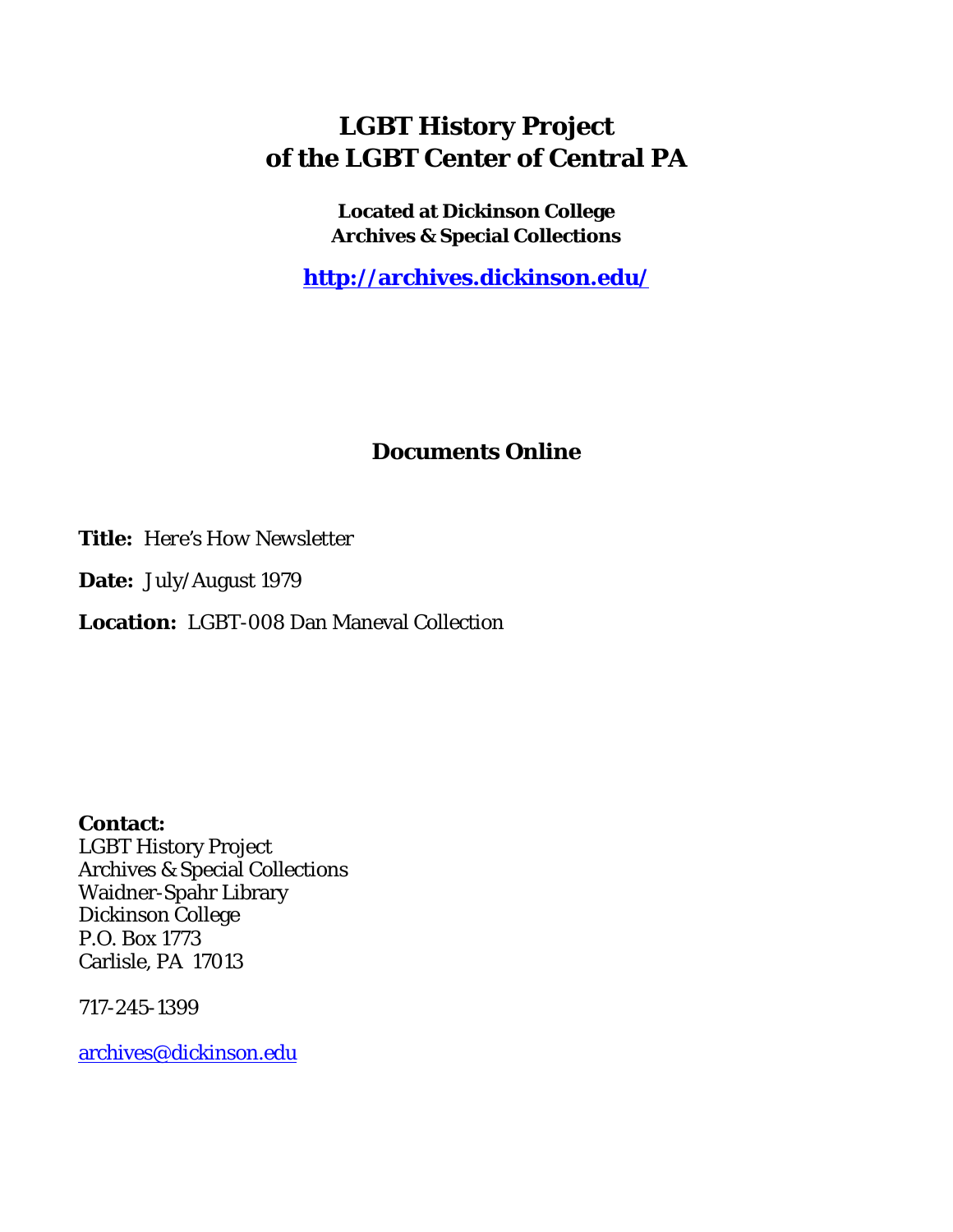#### $Vol. 3 No. 6$  July - August 1979

## BULLETIN: Sun-Gazette Says Noi

Last month the advertising was handled in the usual manner. But when the time came for the ad to appear, appear it did not. Upon inquiry Dan learned that the ad was rejected. The newspaper spokesman invoked its "right to accept or reject any ad that comes in," stating that they "reject as many as 10 to 20 in a week." This was a first for us, however, and it leaves us extremely angry and without <sup>a</sup> source of local advertising for gaining new members. In short, future growth may be next to nil.

When we tried to place the ad again, it was again rejected, The head of the classified ad department was nice and helpful about it, and said it was all up to the publisher. He said they could not and would not produce <sup>a</sup> written statement of rejection because it would cause them trouble. Our last check for \$6.90 is supposed to be refunded.

Other facts you all should be aware of: we have given them hundreds of dollars over the course of almost three years and no ad was ever refused before. It was not a new ad — same wording as before. It was totally routine. In contacting Bob Elion's law office, Dan found out that it would cost us \$50 to \$100 to have <sup>a</sup> legal letter written to the newspaper. We have not yet decided to have the letter written. The Sun-Gazette, however, is "expecting repercussions from this," as Dan was told. Let's give it to them!

Last month we asked for letters from members and friends to go to Governor Thornburgh regarding his gay pride proclamation. This month we\* re asking everyone - member, voter, supporter, gay, straight, to write a letter to: Publisher, Williamsport Sun-Gazette, <sup>252</sup> West Fourth Street, Williamsport, Pa. 17701, politely protesting their refusal to run our ad. After all, it is discrimination to <sup>a</sup> minority.

Dan has also been in contact with many supportive organizations to \$ urge them to write letters — Williamsport NOW, the Governor's Council for Sexual Minorities (Tony Silvestre and Dr. Walter Lear), the Pa. Lesbian/Gay Support Network (Roger Beatty).

Just as we went to press, Dan made a contact with an ACLU member locally (John Harer), who gave Dan another name to contact and the hope that ACLU might take an interest and might provide some free legal aid.

Why is this all happening? Your guess is as good as ours. Somebody has possibly put pressure on the Sun to stop running that "queer" ad. Is it possibly a reaction to the House of Representatives of the state reminding everyone that, in this state, homosexuality is still <sup>a</sup> crime?

#### HOW Calendar:

- • • July 24: Rap session, 7:30, Dan's, 659 Beeber Street.

August 1: HOW regular monthly business meeting, 7:30, Dan's, 659 Beeber St.

August 15: Rap session, 7:30, Dan's, 659 Beeber St.

\*August 25: HOW picnic, 6:00, Lee's, Jersey Shore (as before).

RSVP by Aug.15. Everyone is to bring something, as well as BYOB.

Sept. 5: HOW regular monthly business meeting, 7:30, Dan's, 659 Beeber St.

\*Pleese note: HERE'S HOW will not be published again until after the Sept. 5 business meeting. That issue will contain final information on October's activities. Also, this is the only newsletter advertising the October's activities. Also, this is the only new.<br>August 25 picnic, so please keep and remember it.